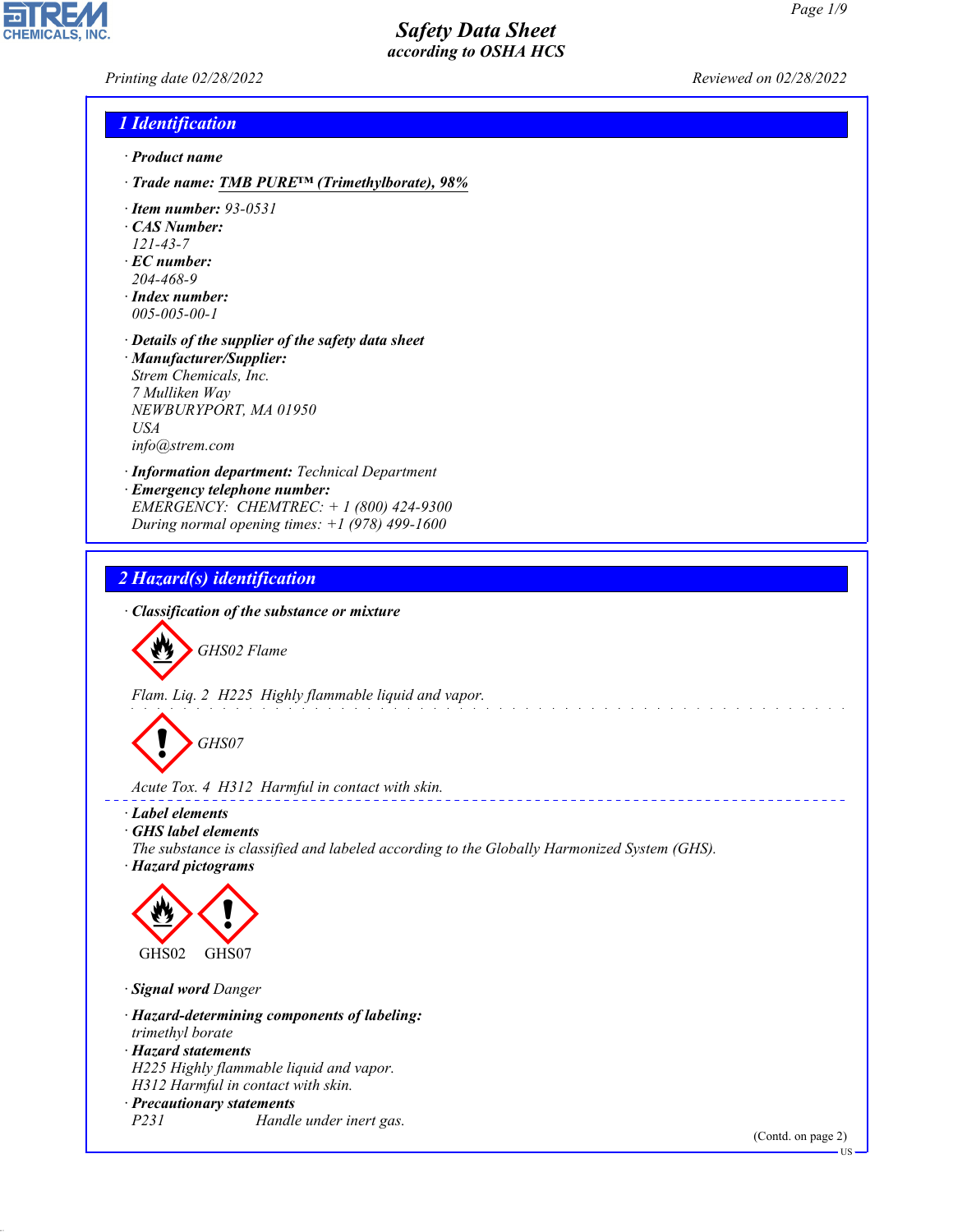**CHEMICALS, INC** 

*Printing date 02/28/2022 Reviewed on 02/28/2022*



- *· After skin contact: Immediately rinse with water.*
- *· After eye contact: Rinse opened eye for several minutes under running water. Then consult a doctor.*
- *· After swallowing: If symptoms persist consult doctor.*
- *· Information for doctor:*

44.1.1

- *· Most important symptoms and effects, both acute and delayed No further relevant information available.*
- *· Indication of any immediate medical attention and special treatment needed*
- *No further relevant information available.*

(Contd. on page 3)

US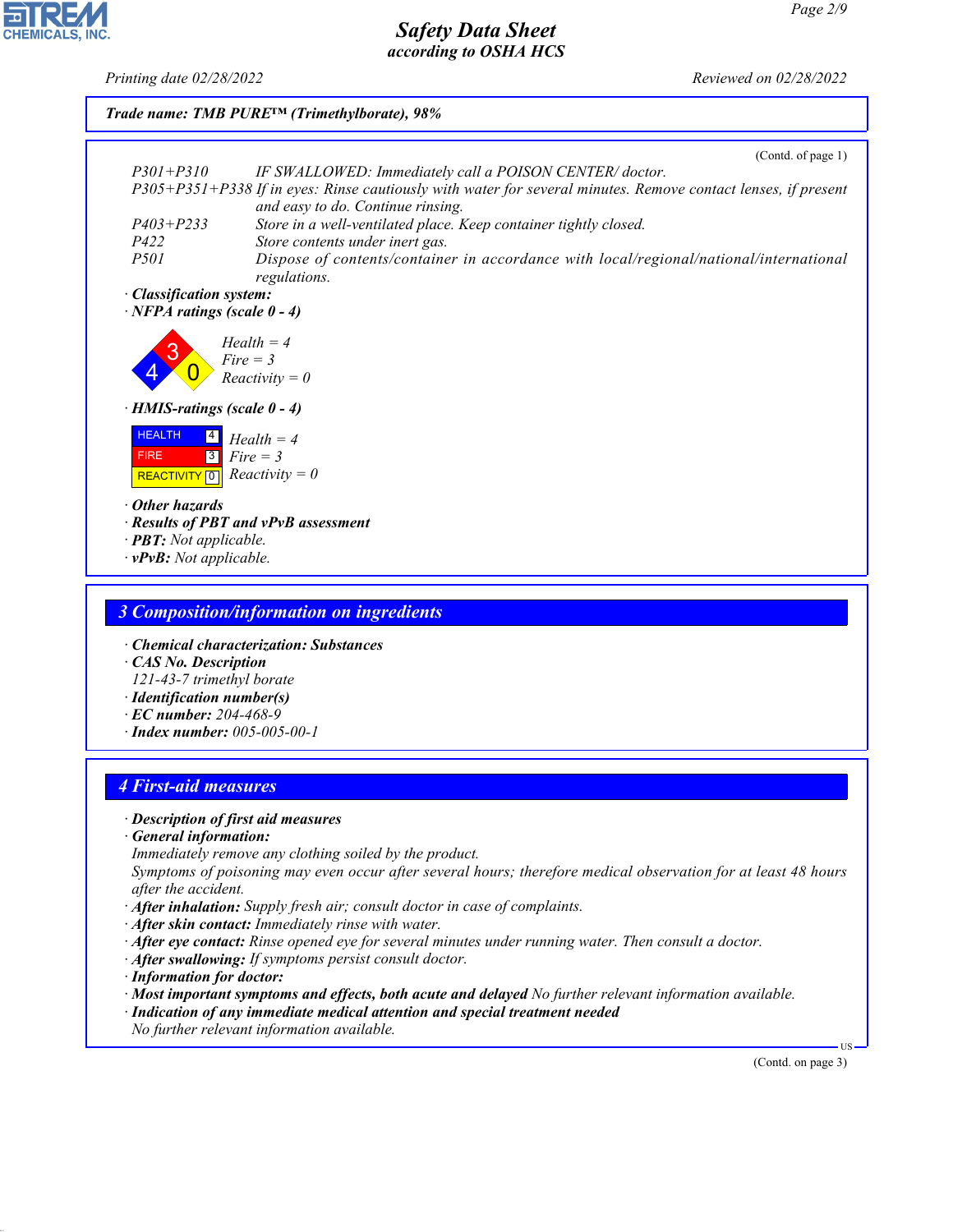*Printing date 02/28/2022 Reviewed on 02/28/2022*

*Trade name: TMB PURE™ (Trimethylborate), 98%*

(Contd. of page 2)

#### *5 Fire-fighting measures*

- *· Extinguishing media*
- *· Suitable extinguishing agents:*
- *CO2, extinguishing powder or water spray. Fight larger fires with water spray or alcohol resistant foam.*
- *· For safety reasons unsuitable extinguishing agents: Water with full jet*
- *· Special hazards arising from the substance or mixture No further relevant information available.*
- *· Advice for firefighters*
- *· Protective equipment: No special measures required.*

#### *6 Accidental release measures*

- *· Personal precautions, protective equipment and emergency procedures Wear protective equipment. Keep unprotected persons away.*
- *· Environmental precautions: Prevent seepage into sewage system, workpits and cellars.*
- *· Methods and material for containment and cleaning up: Absorb with liquid-binding material (sand, diatomite, acid binders, universal binders, sawdust). Dispose contaminated material as waste according to item 13. Ensure adequate ventilation.*
- *· Reference to other sections*
- *See Section 7 for information on safe handling. See Section 8 for information on personal protection equipment. See Section 13 for disposal information.*
- *· Protective Action Criteria for Chemicals*

*· PAC-1:*

*· PAC-2:*

*· PAC-3:*

#### *7 Handling and storage*

- *· Handling: Handle under inert gas.*
- *· Precautions for safe handling Open and handle receptacle with care.*
- *· Information about protection against explosions and fires: Keep ignition sources away - Do not smoke. Protect against electrostatic charges.*
- *· Conditions for safe storage, including any incompatibilities*
- *· Storage: Store contents under inert gas.*
- *· Requirements to be met by storerooms and receptacles: Store in a cool location.*
- *· Information about storage in one common storage facility: Store away from foodstuffs.*
- *· Further information about storage conditions:*
- *Keep receptacle tightly sealed.*
- *Store in cool, dry conditions in well sealed receptacles.*
- *· Specific end use(s) No further relevant information available.*

(Contd. on page 4)

US



44.1.1

*48 ppm*

*4.3 ppm*

*290 ppm*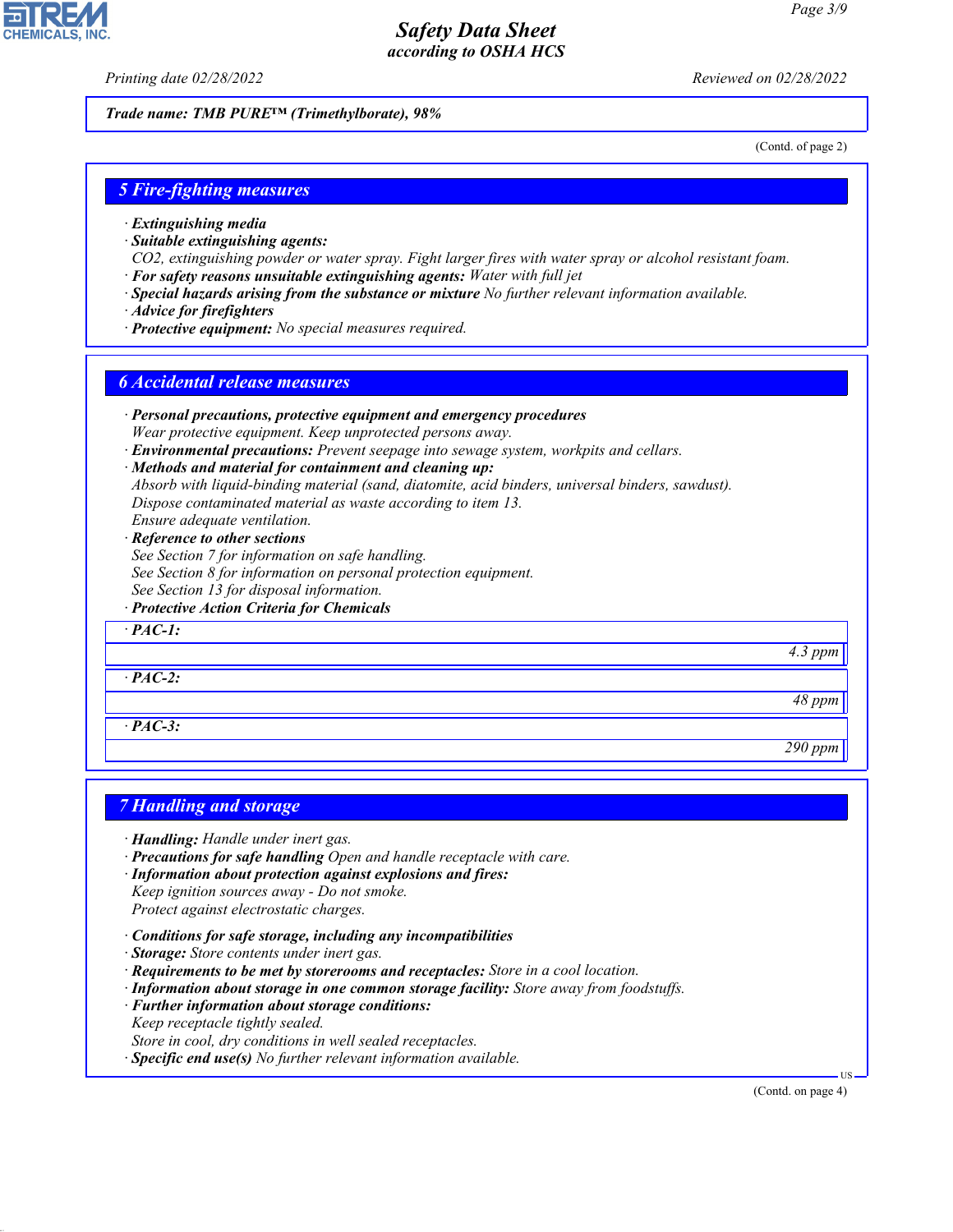44.1.1

*Printing date 02/28/2022 Reviewed on 02/28/2022*

*Trade name: TMB PURE™ (Trimethylborate), 98%*

(Contd. of page 3)

# *8 Exposure controls/personal protection · Additional information about design of technical systems: No further data; see item 7. · Control parameters · Components with limit values that require monitoring at the workplace: Not required. · Additional information: The lists that were valid during the creation were used as basis. · Exposure controls · Personal protective equipment: · General protective and hygienic measures: Immediately remove all soiled and contaminated clothing. Wash hands before breaks and at the end of work. Avoid contact with the eyes and skin. · Breathing equipment: Not required. · Protection of hands:* \_S*Protective gloves The glove material has to be impermeable and resistant to the product/ the substance/ the preparation. Due to missing tests no recommendation to the glove material can be given for the product/ the preparation/ the chemical mixture. Selection of the glove material on consideration of the penetration times, rates of diffusion and the degradation · Material of gloves The selection of the suitable gloves does not only depend on the material, but also on further marks of quality and varies from manufacturer to manufacturer. · Penetration time of glove material The exact break through time has to be found out by the manufacturer of the protective gloves and has to be observed. · Eye protection:* \_R*Tightly sealed goggles 9 Physical and chemical properties · Information on basic physical and chemical properties · General Information · Appearance:*

| Form:                               | Liquid           |                    |
|-------------------------------------|------------------|--------------------|
| Color:                              | Colorless        |                    |
| $\cdot$ Odor:                       | Alcohol-like     |                    |
| • Odor threshold:                   | Not determined.  |                    |
| $\cdot$ pH-value:                   | Not determined.  |                    |
| $\cdot$ Change in condition         |                  |                    |
| <b>Melting point/Melting range:</b> | Undetermined.    |                    |
| <b>Boiling point/Boiling range:</b> | 68.7 °C (156 °F) |                    |
| · Flash point:                      | $-1 °C (30 °F)$  |                    |
|                                     |                  | (Contd. on page 5) |

US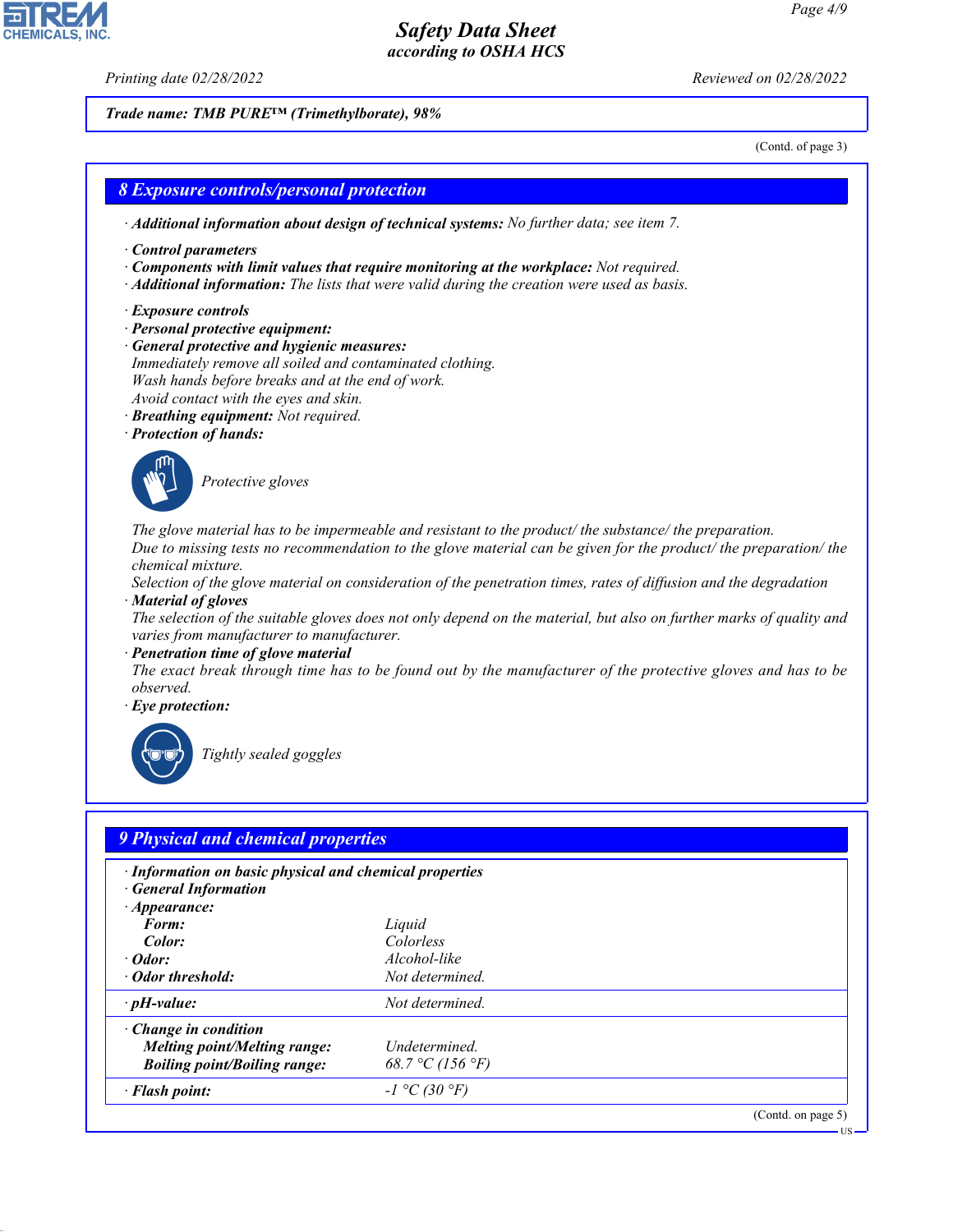**CHEMICALS, INC.** 

*Printing date 02/28/2022 Reviewed on 02/28/2022*

#### *Trade name: TMB PURE™ (Trimethylborate), 98%*

|                                                            | (Contd. of page 4)                                                                            |
|------------------------------------------------------------|-----------------------------------------------------------------------------------------------|
| · Flammability (solid, gaseous):                           | Not determined.                                                                               |
| · Ignition temperature:                                    |                                                                                               |
| Decomposition temperature:                                 | Not determined                                                                                |
| $\cdot$ Auto igniting:                                     | Not determined.                                                                               |
| · Danger of explosion:                                     | Product is not explosive. However, formation of explosive air/vapor<br>mixtures are possible. |
| · Explosion limits:                                        |                                                                                               |
| Lower:                                                     | Not determined.                                                                               |
| <b>Upper:</b>                                              | Not determined.                                                                               |
| Vapor pressure at 20 °C (68 °F):                           | $148$ hPa $(111$ mm Hg)                                                                       |
| $\cdot$ Density at 20 °C (68 °F):                          | $0.915$ g/cm <sup>3</sup> (7.63568 lbs/gal)                                                   |
| $\cdot$ Relative density                                   | Not determined.                                                                               |
| · Vapor density                                            | Not determined.                                                                               |
| $\cdot$ Evaporation rate                                   | Not determined.                                                                               |
| · Solubility in / Miscibility with                         |                                                                                               |
| Water:                                                     | Not miscible or difficult to mix.                                                             |
| · Partition coefficient (n-octanol/water): Not determined. |                                                                                               |
| · Viscosity:                                               |                                                                                               |
| Dynamic:                                                   | Not determined.                                                                               |
| Kinematic:                                                 | Not determined.                                                                               |
| · Solvent content:                                         |                                                                                               |
| <b>Organic solvents:</b>                                   | $0.0\%$                                                                                       |
| <b>VOC</b> content:                                        | $0.0$ g/l / 0.00 lb/gl                                                                        |
| <b>Other information</b>                                   | No further relevant information available.                                                    |

## *10 Stability and reactivity*

*· Reactivity No further relevant information available.*

- *· Chemical stability*
- *· Thermal decomposition / conditions to be avoided: No decomposition if used according to specifications.*
- *· Possibility of hazardous reactions No dangerous reactions known.*
- *· Conditions to avoid No further relevant information available.*
- *· Incompatible materials: No further relevant information available.*
- *· Hazardous decomposition products: No dangerous decomposition products known.*

## *11 Toxicological information*

*· Information on toxicological effects*

*· Acute toxicity:*

44.1.1

*· LD/LC50 values that are relevant for classification:*

*121-43-7 trimethyl borate*

*Oral LD50 6140 mg/kg (rat)*

*Dermal LD50 1980 mg/kg (rabbit)*

(Contd. on page 6)

US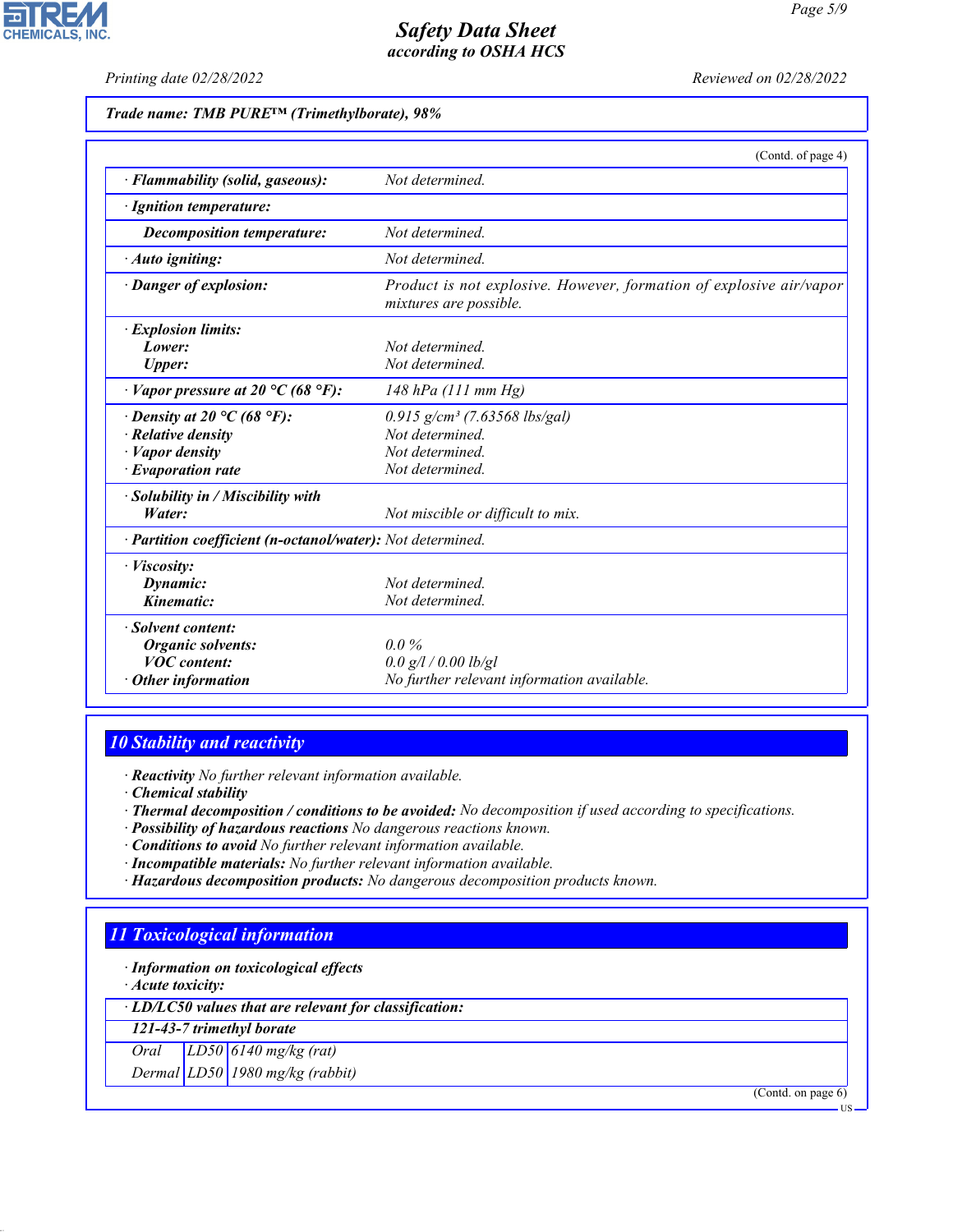(Contd. of page 5)

## *Safety Data Sheet according to OSHA HCS*

**CHEMICALS, INC.** 

*Printing date 02/28/2022 Reviewed on 02/28/2022*

#### *Trade name: TMB PURE™ (Trimethylborate), 98%*

- *· Primary irritant effect:*
- *· on the skin: Irritant to skin and mucous membranes.*
- *· on the eye: No irritating effect.*
- *· Sensitization: No sensitizing effects known.*
- *· Additional toxicological information:*
- *· Carcinogenic categories*
- *· IARC (International Agency for Research on Cancer)*

#### *Substance is not listed.*

*· NTP (National Toxicology Program)*

*Substance is not listed.*

- *· OSHA-Ca (Occupational Safety & Health Administration)*
- *Substance is not listed.*

## *12 Ecological information*

- *· Toxicity*
- *· Aquatic toxicity: No further relevant information available.*
- *· Persistence and degradability No further relevant information available.*
- *· Behavior in environmental systems:*
- *· Bioaccumulative potential No further relevant information available.*
- *· Mobility in soil No further relevant information available.*
- *· Additional ecological information:*
- *· General notes: Not known to be hazardous to water.*
- *· Results of PBT and vPvB assessment*
- *· PBT: Not applicable.*
- *· vPvB: Not applicable.*
- *· Other adverse effects No further relevant information available.*

#### *13 Disposal considerations*

- *· Waste treatment methods*
- *· Recommendation:*

44.1.1

*Must not be disposed of together with household garbage. Do not allow product to reach sewage system.*

- *· Uncleaned packagings:*
- *· Recommendation: Disposal must be made according to official regulations.*

| $\cdot$ UN-Number         |                  |  |
|---------------------------|------------------|--|
| · DOT, IMDG, IATA         | UN2416           |  |
| · UN proper shipping name |                  |  |
| $\cdot$ DOT               | Trimethyl borate |  |
| $\cdot$ IMDG, IATA        | TRIMETHYL BORATE |  |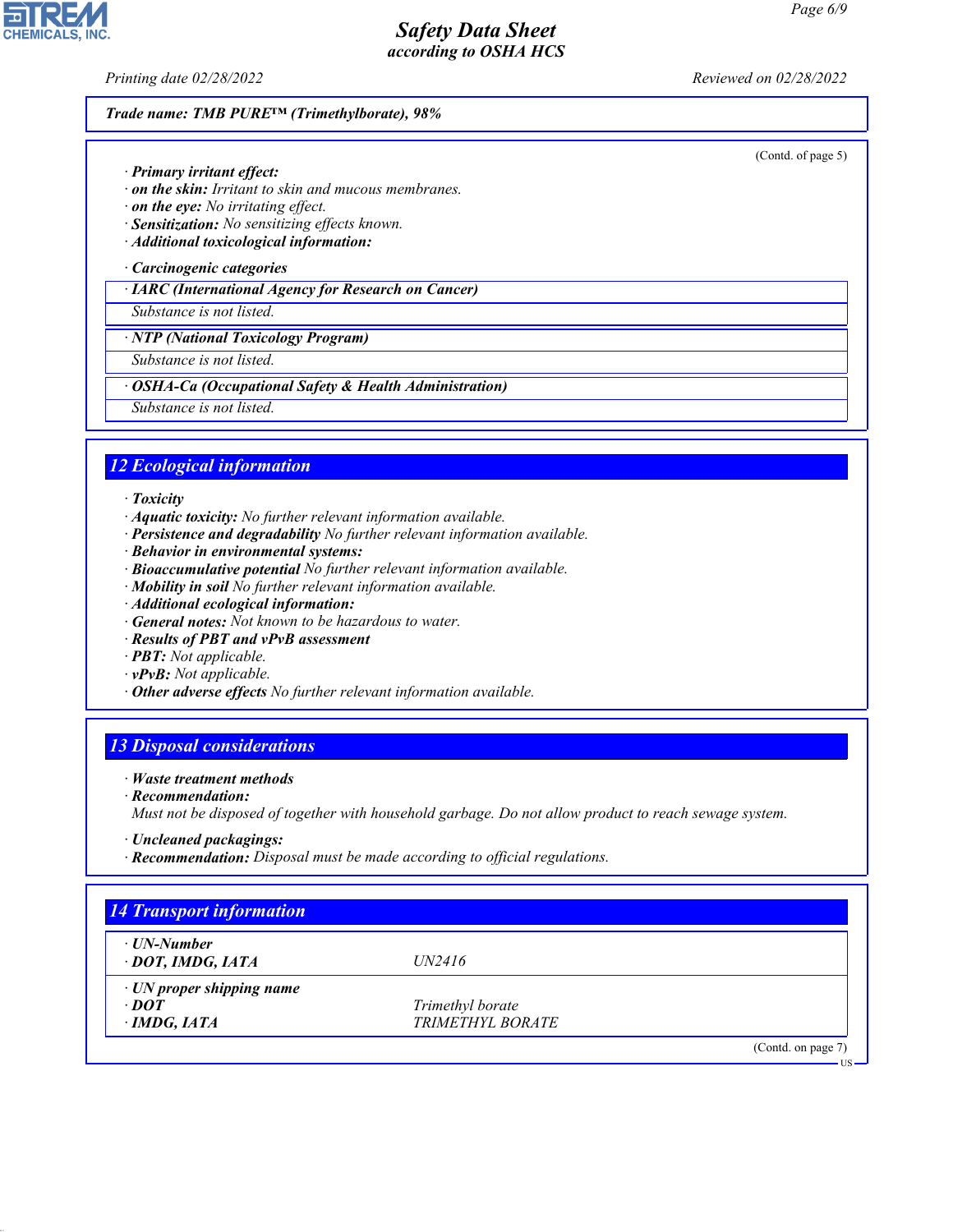oir **CHEMICALS, INC.** 

*Printing date 02/28/2022 Reviewed on 02/28/2022*

|                                                                                   |                                                                                                     | (Contd. of page 6) |
|-----------------------------------------------------------------------------------|-----------------------------------------------------------------------------------------------------|--------------------|
| · Transport hazard class(es)                                                      |                                                                                                     |                    |
| $\cdot$ DOT                                                                       |                                                                                                     |                    |
|                                                                                   |                                                                                                     |                    |
|                                                                                   |                                                                                                     |                    |
|                                                                                   |                                                                                                     |                    |
|                                                                                   |                                                                                                     |                    |
| · Class<br>· Label                                                                | 3 Flammable liquids<br>3                                                                            |                    |
|                                                                                   |                                                                                                     |                    |
| · IMDG, IATA                                                                      |                                                                                                     |                    |
|                                                                                   |                                                                                                     |                    |
|                                                                                   |                                                                                                     |                    |
|                                                                                   |                                                                                                     |                    |
| · Class                                                                           | 3 Flammable liquids                                                                                 |                    |
| · Label                                                                           | 3                                                                                                   |                    |
| · Packing group                                                                   |                                                                                                     |                    |
| · DOT, IMDG, IATA                                                                 | П                                                                                                   |                    |
| · Environmental hazards:                                                          |                                                                                                     |                    |
| · Marine pollutant:                                                               | No                                                                                                  |                    |
| Special precautions for user                                                      | Warning: Flammable liquids                                                                          |                    |
| · Danger code (Kemler):                                                           | 33                                                                                                  |                    |
| · EMS Number:                                                                     | $F-E,S-D$                                                                                           |                    |
| · Stowage Category                                                                | B                                                                                                   |                    |
| Transport in bulk according to Annex II of<br><b>MARPOL73/78 and the IBC Code</b> |                                                                                                     |                    |
|                                                                                   | Not applicable.                                                                                     |                    |
| · Transport/Additional information:                                               |                                                                                                     |                    |
| $\cdot$ DOT                                                                       |                                                                                                     |                    |
| · Quantity limitations                                                            | On passenger aircraft/rail: 5 L                                                                     |                    |
|                                                                                   | On cargo aircraft only: 60 L                                                                        |                    |
| $\cdot$ IMDG                                                                      |                                                                                                     |                    |
| $\cdot$ Limited quantities (LQ)                                                   | IL                                                                                                  |                    |
| $\cdot$ Excepted quantities (EQ)                                                  | Code: E2                                                                                            |                    |
|                                                                                   | Maximum net quantity per inner packaging: 30 ml<br>Maximum net quantity per outer packaging: 500 ml |                    |
| · UN "Model Regulation":                                                          | UN 2416 TRIMETHYL BORATE, 3, II                                                                     |                    |

## *15 Regulatory information*

*· Safety, health and environmental regulations/legislation specific for the substance or mixture · Sara*

*· Section 355 (extremely hazardous substances):*

*Substance is not listed.*

*· Section 313 (Specific toxic chemical listings):*

*Substance is not listed.*

44.1.1

(Contd. on page 8)

US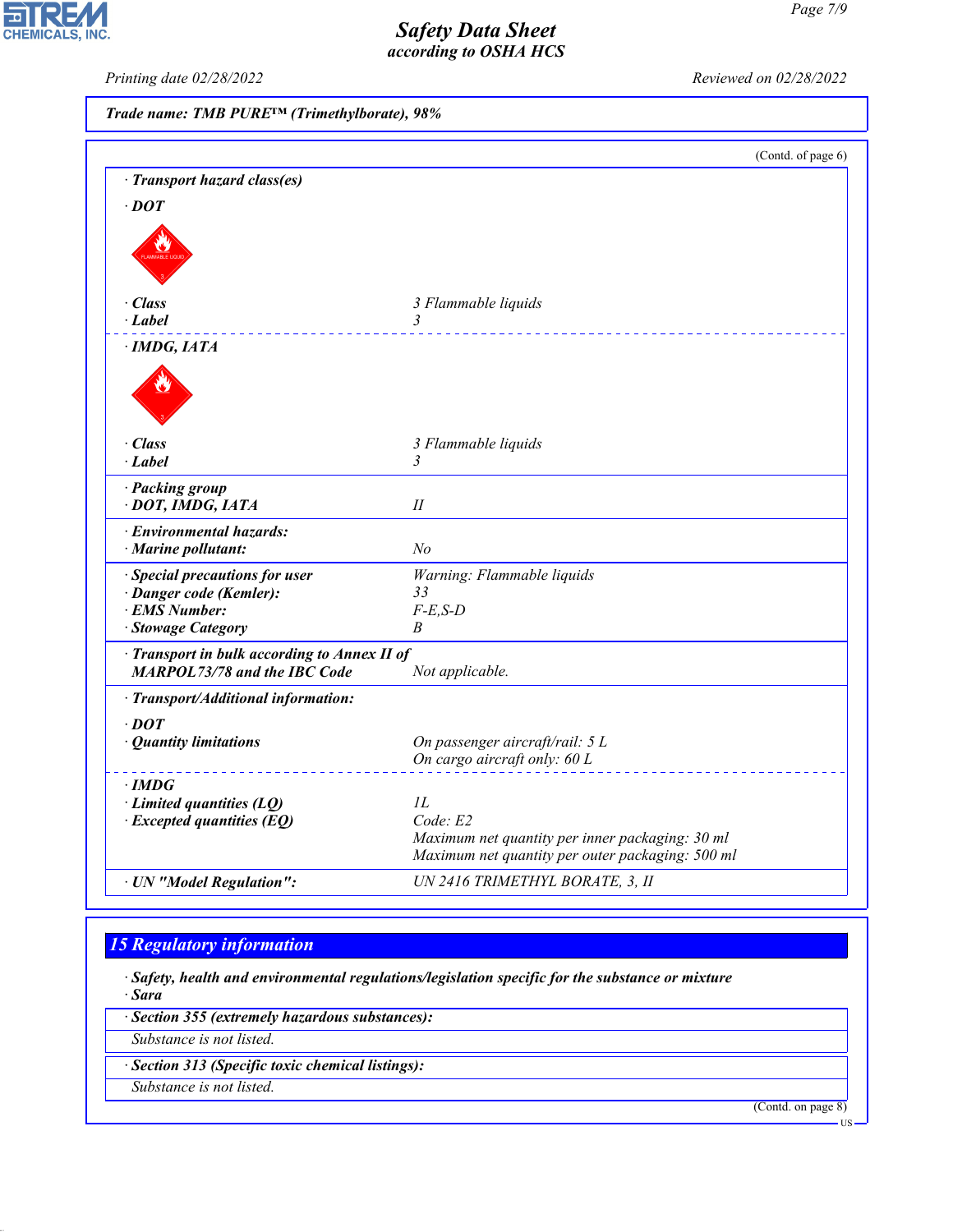of page 7)

## *Safety Data Sheet according to OSHA HCS*

**CHEMICALS, INC.** 

*Printing date 02/28/2022 Reviewed on 02/28/2022*

*Trade name: TMB PURE™ (Trimethylborate), 98%*

|                                        | (Contd. |
|----------------------------------------|---------|
| · TSCA (Toxic Substances Control Act): |         |
| Substance is listed.                   |         |
| $\cdot$ Proposition 65                 |         |

*· Chemicals known to cause cancer:*

*Substance is not listed.*

*· Chemicals known to cause reproductive toxicity for females:*

*Substance is not listed.*

*· Chemicals known to cause reproductive toxicity for males:*

*Substance is not listed.*

*· Chemicals known to cause developmental toxicity:*

*Substance is not listed.*

*· Carcinogenic categories*

*· EPA (Environmental Protection Agency)*

*I (oral)*

*· TLV (Threshold Limit Value established by ACGIH)*

*Substance is not listed.*

*· NIOSH-Ca (National Institute for Occupational Safety and Health)*

*Substance is not listed.*

*· GHS label elements*

*The substance is classified and labeled according to the Globally Harmonized System (GHS). · Hazard pictograms*



*· Signal word Danger*

44.1.1

| trimethyl borate                                                                     | $\cdot$ Hazard-determining components of labeling:                                                                                                 |  |
|--------------------------------------------------------------------------------------|----------------------------------------------------------------------------------------------------------------------------------------------------|--|
| $\cdot$ Hazard statements                                                            |                                                                                                                                                    |  |
|                                                                                      | H225 Highly flammable liquid and vapor.                                                                                                            |  |
| H312 Harmful in contact with skin.                                                   |                                                                                                                                                    |  |
| · Precautionary statements                                                           |                                                                                                                                                    |  |
| <i>P231</i>                                                                          | Handle under inert gas.                                                                                                                            |  |
|                                                                                      | P301+P310 IF SWALLOWED: Immediately call a POISON CENTER/doctor.                                                                                   |  |
|                                                                                      | P305+P351+P338 If in eyes: Rinse cautiously with water for several minutes. Remove contact lenses, if present<br>and easy to do. Continue rinsing. |  |
| $P403 + P233$                                                                        | Store in a well-ventilated place. Keep container tightly closed.                                                                                   |  |
| <i>P422</i>                                                                          | Store contents under inert gas.                                                                                                                    |  |
| <i>P501</i>                                                                          | Dispose of contents/container in accordance with local/regional/national/international<br>regulations.                                             |  |
| · Chemical safety assessment: A Chemical Safety Assessment has not been carried out. |                                                                                                                                                    |  |

(Contd. on page 9)